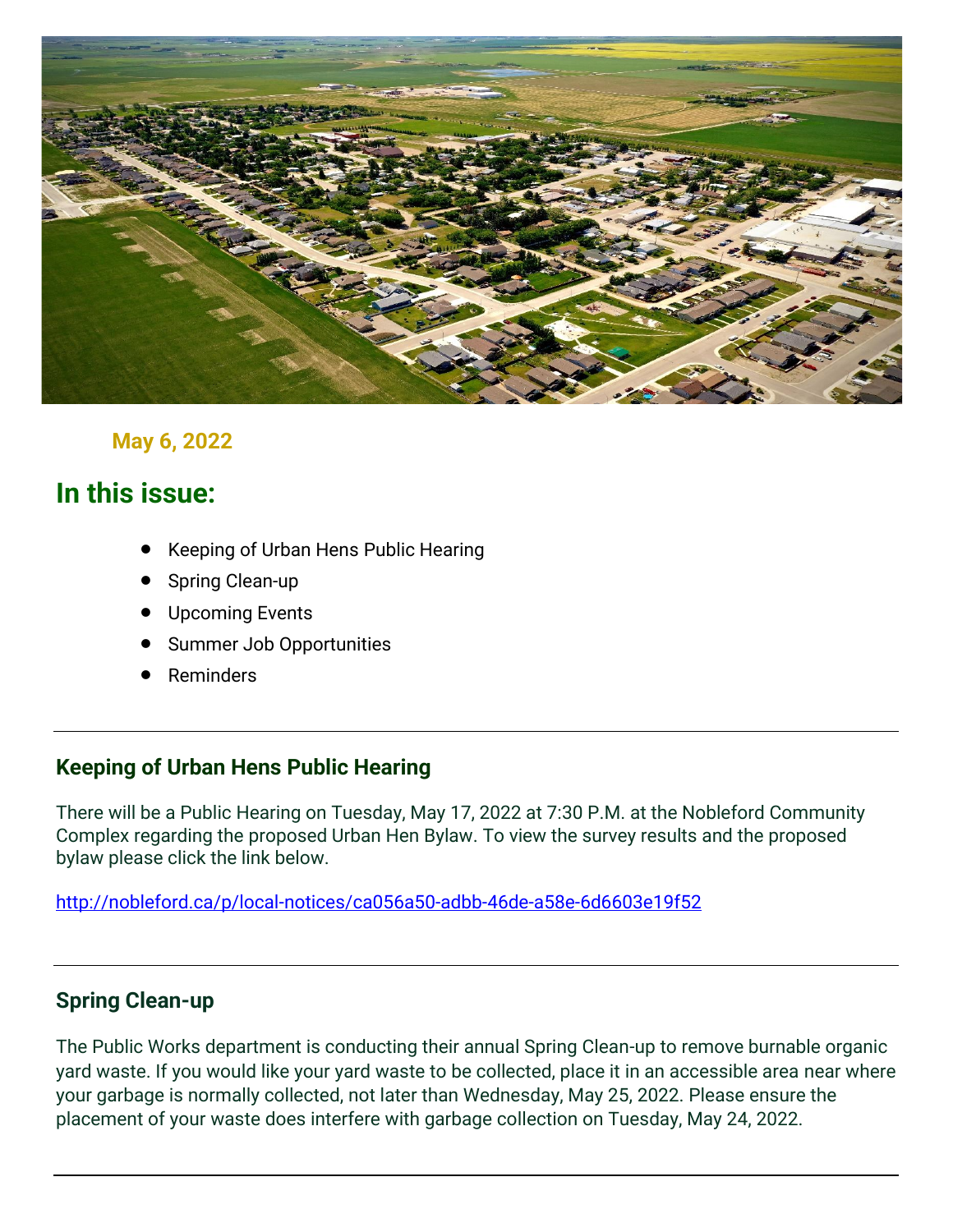## **Upcoming Events**

## **Community Complex Garage Sale:**

The Nobleford Community Complex Society will be hosting a garage sale at the Community Complex on Saturday, June 4, 2022 from 8:00 A.M. to 4:00 P.M. For those wishing to set up a table and participate in the event, tables cost \$10.00 each. All are welcome to attend. For more information on setting up a table or event details, please contact Joyce at: *i14312holinaty*@gmail.com

## **Plant Sale:**

The Plant & Shrub Sale will be held at: 262 12th Street rain or shine. Find a great selection of locally grown shrubs, tomatoes, peppers, and more! Cash or e-transfer accepted. Join us for free coffee and enter a raffle to win a plant bundle!

## **Summer Jobs**

#### **Public Works:**

The Town of Nobleford is seeking three summer students to fill positions within the Public Works department. The Seasonal Public Works Labourers will assist the permanent employees with the daily maintenance and operation of the Public Works departments. Hours are Monday to Friday, 40 hours a week

Requirements:

- Must be self motivated, able to work independently, and follow directions.
- Physically fit and able to work in a variety of weather conditions.
- Experience in operating equipment is an asset.
- Valid Class 5 Driver's license.

Wage: \$17.00-18.00 per hour (depending on experience)

For more information and how to apply, please click the following link:

<http://nobleford.ca/p/local-notices/08fd4d31-4dad-4e82-b916-dc85934b43b9>

#### **Receptionist:**

The Nobleford Area Museum is seeking a receptionist to greet and inform the public about artifacts, 30 hours per week.

Requirements:

- Must be a student, at least 16 years old, and continuing education.
- The ability to interact with the public
- Proficient with computers